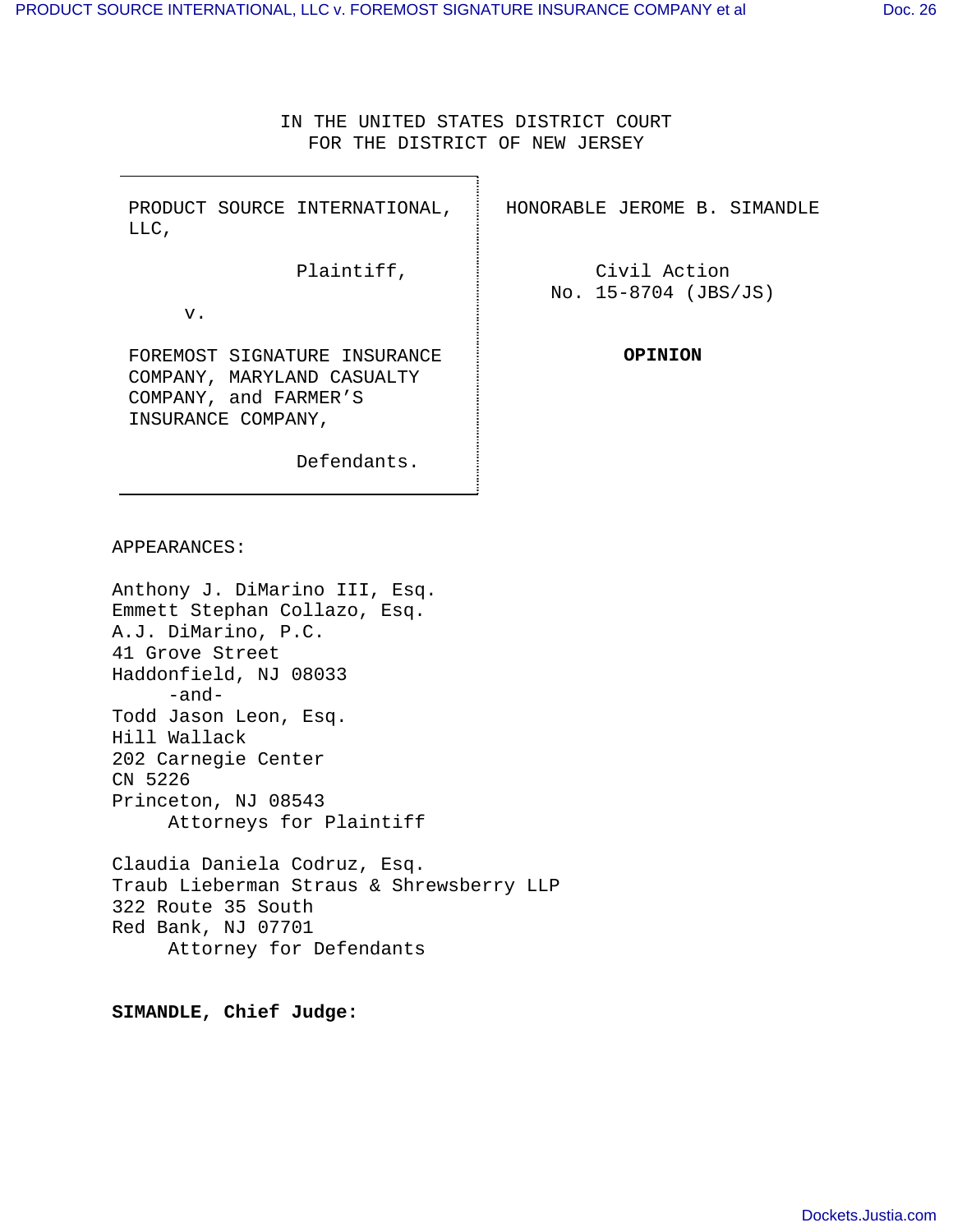#### Ι. **INTRODUCTION**

 In this case, Plaintiff Product Source International, LLC seeks a declaratory judgment that Defendants Foremost Signature Insurance Company, Maryland Casualty Company, and Farmer's Insurance Company, with whom Plaintiff holds commercial general liability insurance policies, collectively owe a duty to defend and indemnify Plaintiff in a trademark infringement suit in the United States District Court for the Eastern District of Virginia. Defendants seek to dismiss Plaintiff's claims, asserting that its requests for declaratory judgment are moot and that it has failed to state a claim for relief for insurers' bad faith. For the following reasons, the Court will grant in part and deny in part Defendants' motion to dismiss.

#### II. **BACKGROUND**

 The Court accepts as true for the purposes of the instant motions the following facts as alleged in the Complaint. [Docket Item 1.]

 Plaintiff Product Source International, LLC ("PSI") is a limited liability corporation with its headquarters in New Jersey. (Compl. ¶ 6.) Plaintiff purchased an insurance policy with Maryland Casualty Company in 2007 and renewed that policy yearly. (Id. ¶ 14.) Foremost Signature Insurance Company underwrote the renewal term of that insurance policy effective from February 16, 2014 through February 16, 2015. (Id. ¶ 15.)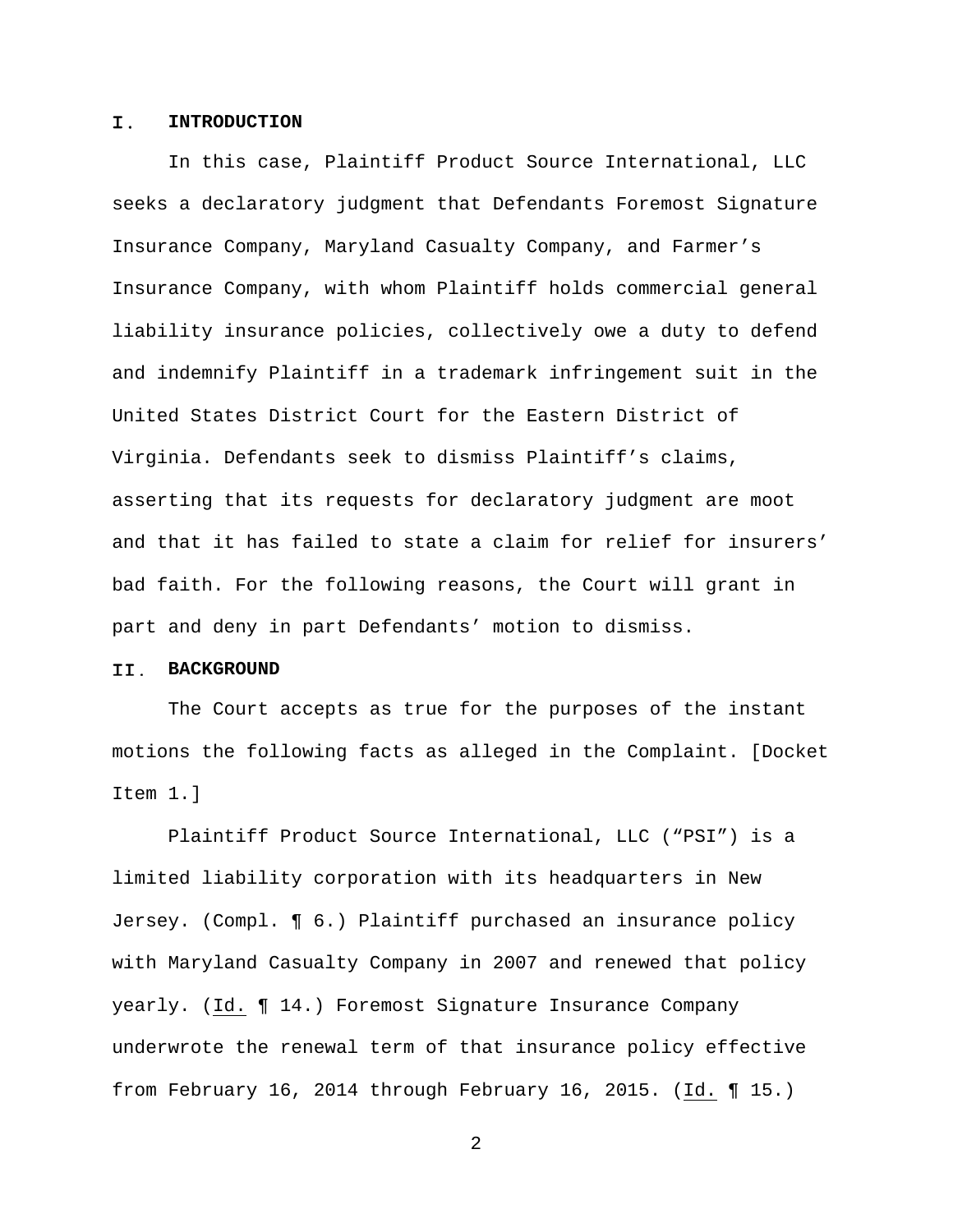The Foremost Commercial General Liability policy includes a \$2,000,000 "per occurrence limit of liability" and a \$4,000,000 general aggregate limit. (Id.) Farmers Insurance Exchange manages all claims for Maryland Casualty Company and Foremost Signature Insurance Company (collectively, the "Insurers"). (Id.  $\P 16.$ 

 Plaintiff's insurance policies provide "general commercial liability . . . subject to certain conditions and exclusions." (Id. ¶ 24.) Those exclusions do not apply to "claims sounding in infringement of trade dress or slogan." (Id. ¶ 43.) Plaintiff alleges that its insurance policies cover "personal and advertising injuries" (id. ¶ 41), including "injury arising out of the use of another's advertising idea in an advertisement, or infringing upon another's trade dress or slogan in an advertisement." (Id. ¶ 42.)

 Plaintiff sells, among other things, cigarette filter products. (Id. ¶ 10.) Those filters are sold in a white box with a blue background printed with the phrases "NIC OUT" and "LESS TAR – MORE TASTE." (Id. ¶ 11.) Plaintiff has been selling products with the "NIC OUT" phrase since at least March 2003. (Id. ¶ 12.) Plaintiff applied for a federal registration for the phrase NIC OUT in March 2006, which was granted on December 4, 2007 under U.S. Registration No. 3,350,041. (Id. ¶ 17.)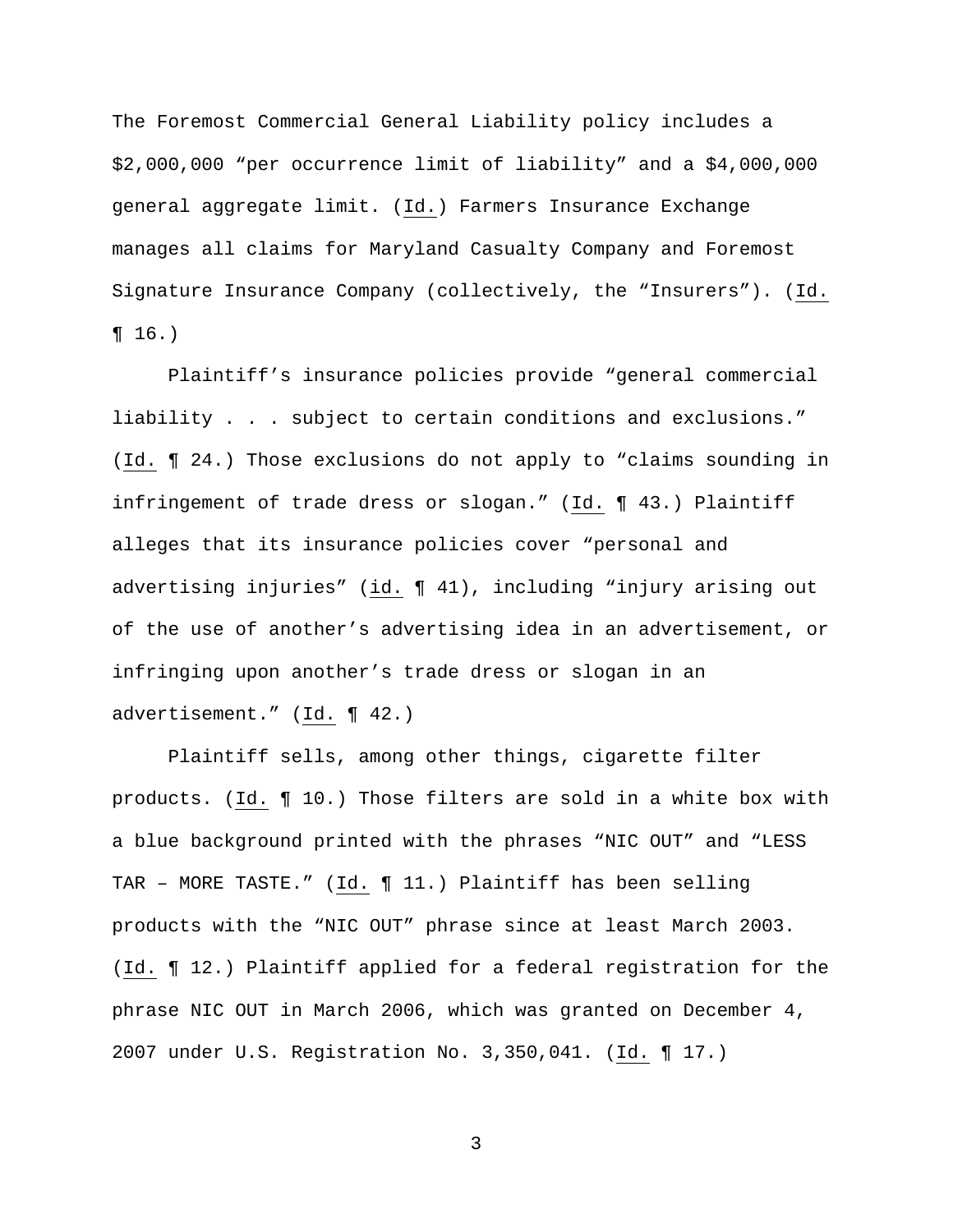On June 23, 2009, Leonid Nahshin filed a Petition for Cancellation of Plaintiff's NIC OUT mark with the United States Patent and Trademark Office's Trademark Trial Appeal Board, asserting that he owned the mark. (Id. ¶ 18.) On June 21, 2013, the Trademark Trial Appeal Board granted Nahshin's petition to cancel Plaintiff's registration. (Id. ¶ 20.) Plaintiff appealed the Trademark Trial Appeal Board's ruling to the United States District Court, where the appeal was heard before the United States District Court for the Eastern District of Virginia (the "Nahshin Action"). (Id. ¶ 21.) Nahshin brought counterclaims against Plaintiff in that case, including a "false designation of origin" claim under the Lanham Act. (Id. ¶¶ 22, 45.)

 Shortly thereafter, Plaintiff tendered a demand for defense to the counterclaims to the Insurers. (Id. ¶ 23.) The Insurers indicated that they were investigating the claims against Plaintiff, but on October 14, 2014, they sent a letter disclaiming coverage based on the claims for damages brought by Nahshin because Plaintiff had submitted no documentation that those claims were covered under its Commercial General Liability insurance policy. (Id. ¶¶ 25-27.) Plaintiff demanded that the Insurers withdraw their disclaimer of coverage for the Nahshin Action, explaining Nahshin's counterclaims further and asserting that the claims were covered under the insurance policies because the Insurers had no colorable basis for disputing that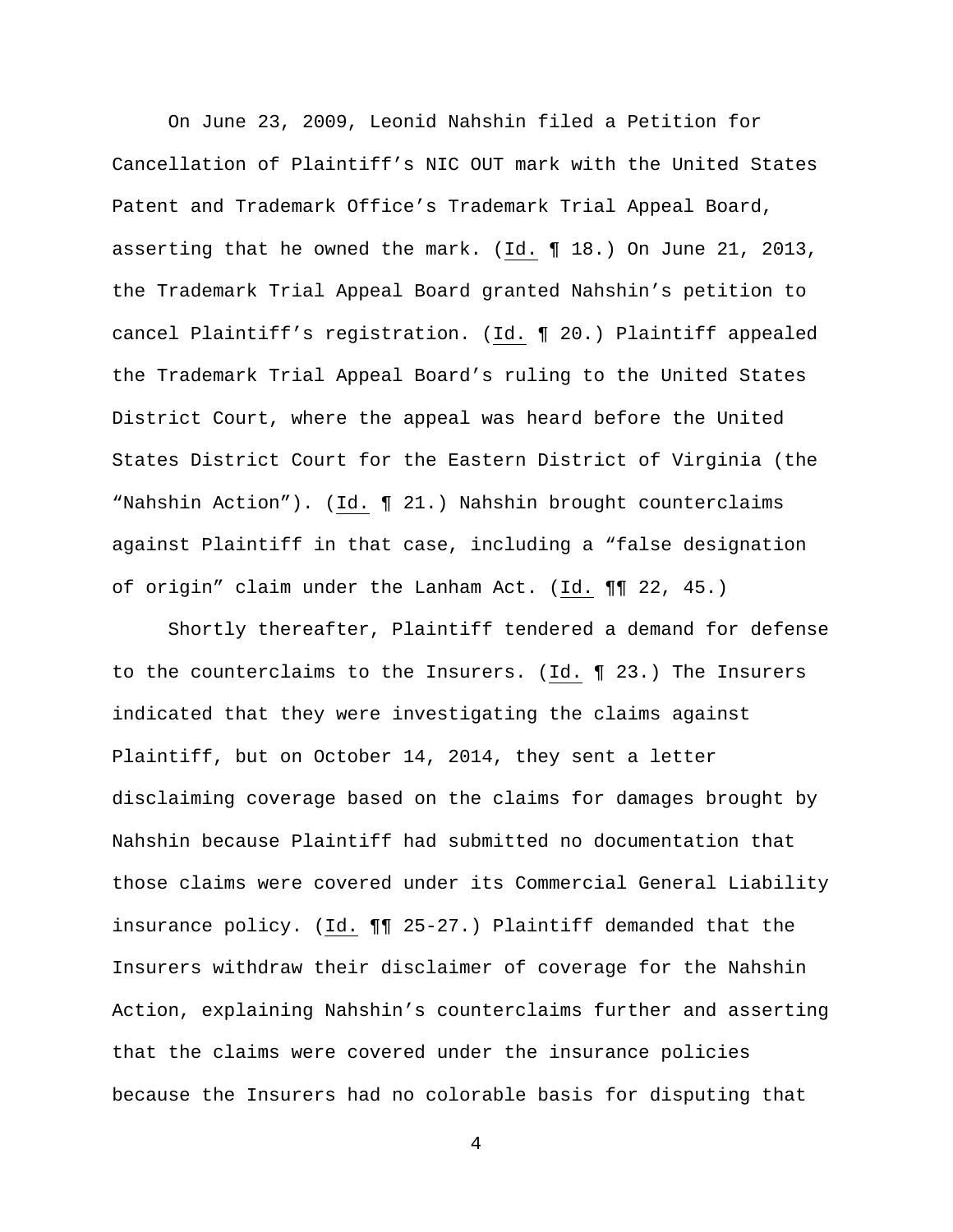use of the phrase NIC OUT "constituted the use of an advertising slogan" and because Nahshin's claims for damages were based on allegations of trade dress infringement. (Id. ¶¶ 28-29.) The Insurers then agreed on January 15, 2015 to provide a defense to Plaintiff in the Nahshin Action. (Id. ¶ 30.) Nonetheless, Plaintiff asserts that the Insurers have rejected any agreements as to compensation for legal costs. (Id. ¶ 32.)

 On June 24, 2015, the United States District Court for the Eastern District of Virginia granted Nahshin summary judgment on his counterclaims concerning common law ownership of the phrase NIC OUT but did not grant Nahshin money damages. (Id. ¶ 34.) Plaintiff timely appealed the ruling to the Court of Appeals, and Nahshin filed a cross-appeal of the denial of damages. (Id.  $\P\P$  37, 39.)<sup>1</sup>

 On July 22, 2015, the Insurers informed Plaintiff that any duty to defend owed by the Insurers in the Nahshin Action "expired" when the District Court granted Nahshin's motion for summary judgment. (Id. ¶ 34.) The Insurers stated that "only a fraction" of the legal defense costs, "if any at all" were "potentially" covered by the policies. (Id. ¶ 35.) The Insurers then informed Plaintiff "that they believe that they have no

e<br>S

<sup>1</sup> Plaintiff represents that the Nahshin Action terminated on December 22, 2015, after the filing of this action; Plaintiff and Nahshin withdrew their cross-appeals after settling their dispute for an unidentified amount of money. (Pl. Opp. at 4.)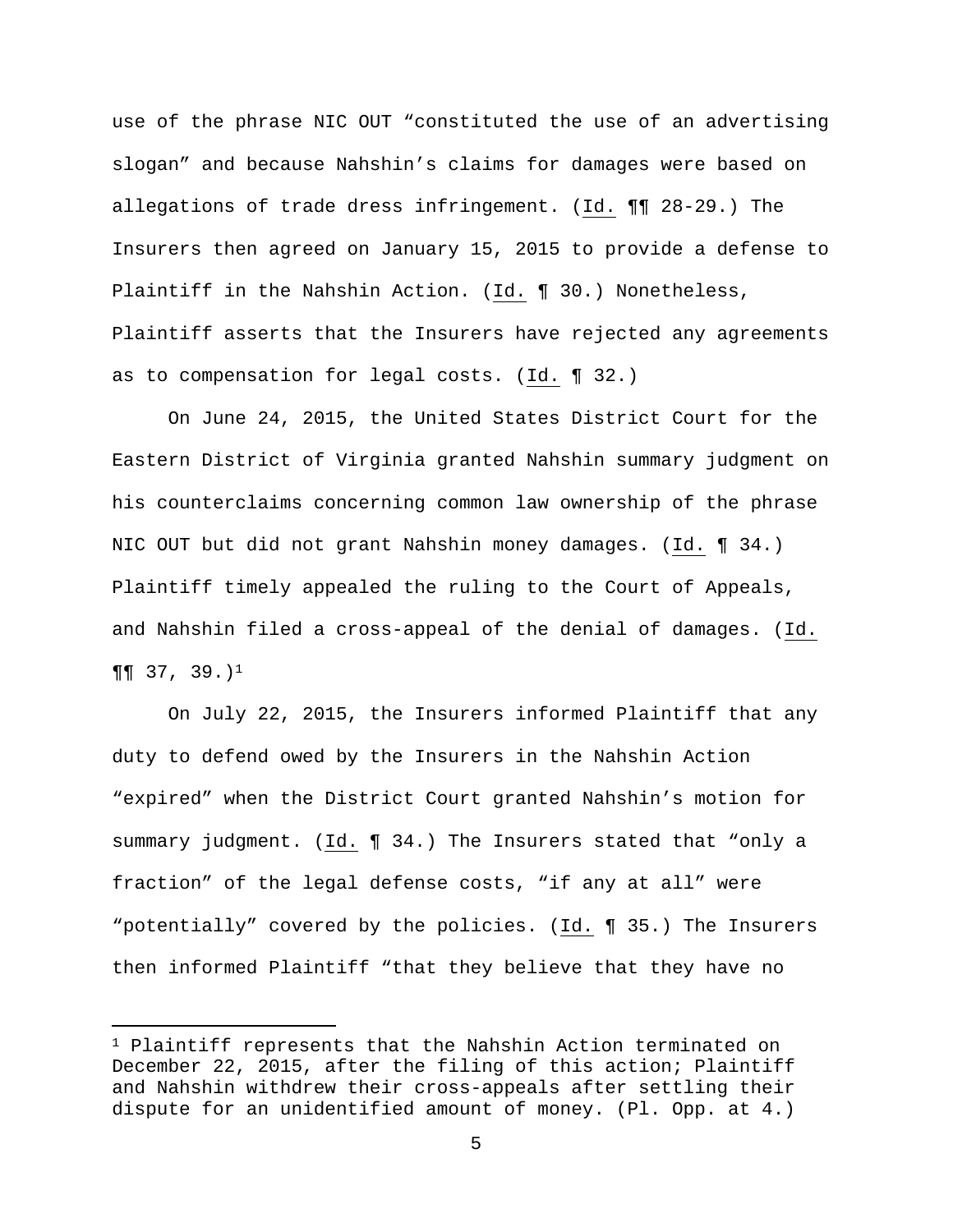obligation to defend or indemnify their insured PSI under any policy." (Id. ¶ 36.)

 Plaintiff filed this action in the Superior Court of New Jersey, Camden County, on October 27, 2015, bringing claims against the Insurers for declaratory judgments as to the Insurers' duty to defend and indemnify Plaintiff in the Nahshin Action, and for insurance bad faith in denial of coverage for the Nahshin Action. [Docket Item 1.] Defendants timely removed this case to the United States District Court and filed the instant motion to dismiss [Docket Item 8] which Plaintiff opposes. [Docket Item 16.] The Court will decide this motion without holding oral argument pursuant to Fed. R. Civ. P. 78.

## **STANDARD OF REVIEW**

### **1. Rule 12(b)(1)**

 Because federal courts are courts of limited jurisdiction, the party seeking to invoke the court's jurisdiction bears the burden of proving the existence of subject matter jurisdiction. See Kokkonen v. Guardian Life Ins. Co., 511 U.S. 375, 377 (1994). Federal Rule of Civil Procedure 12(b)(1) therefore enables a party, as here, to move to dismiss a complaint for lack of subject matter jurisdiction.

 Article III of the United States Constitution requires that "an actual controversy must be extant at all stages of [the Court's] review, not merely at the time the complaint is filed."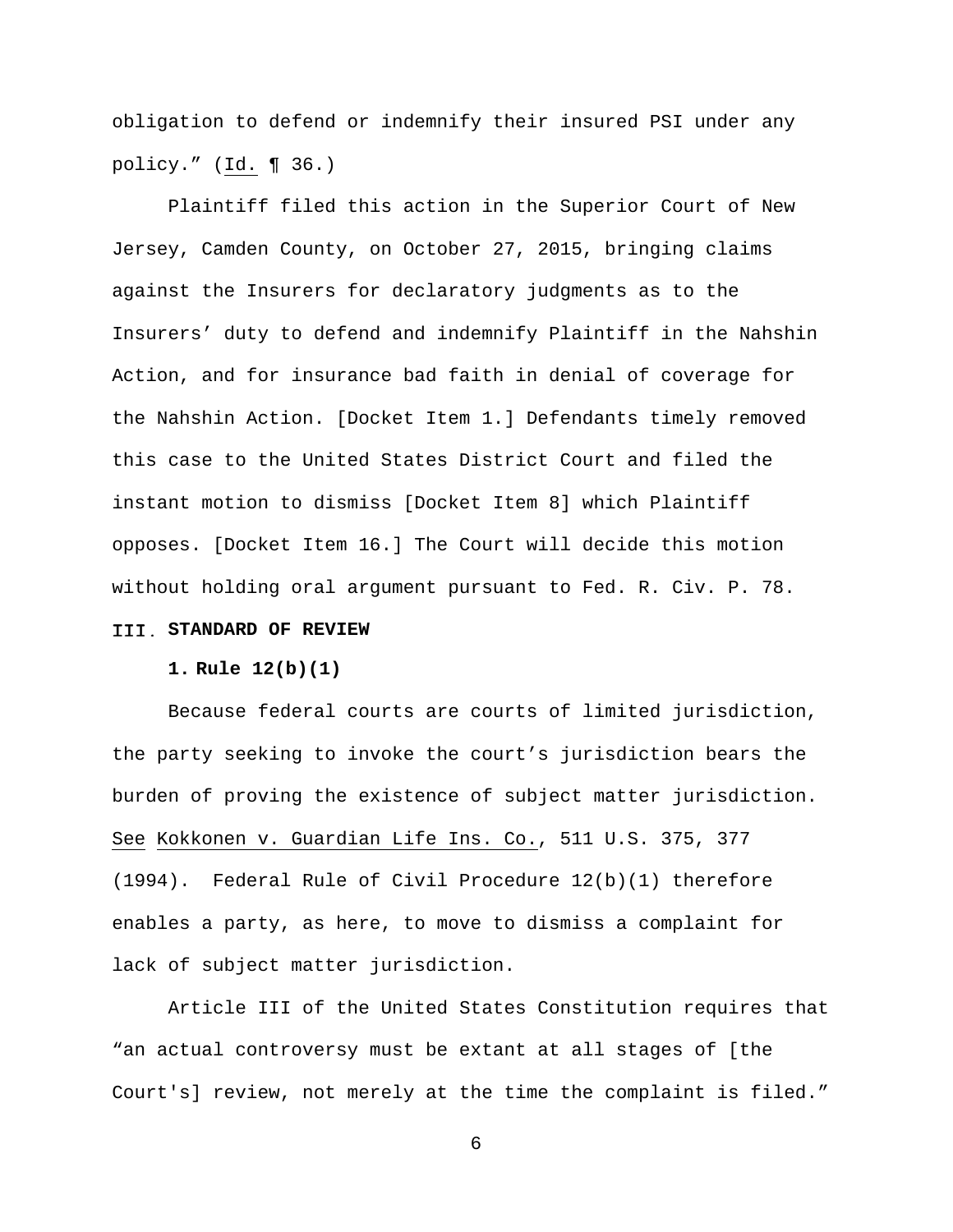Camesi v. Univ. of Pittsburgh Med. Ctr., 729 F.3d 239, 247 (3d Cir. 2013) (quoting Genesis Healthcare Corp. v. Symczyk, \_\_\_ U.S. \_\_\_\_, 133 S.Ct. 1523, 1528 (2013)). With respect to actions for declaratory judgment, litigants present a justiciable controversy only where "the facts alleged, under all the circumstances, show that there is a substantial controversy, between parties having adverse legal interests, of sufficient immediacy and reality to warrant the issuance of a declaratory judgment." MedImmune, Inc. v. Genentech, Inc., 549 U.S. 118, 127 (2007) (citing Maryland Casualty Co. v. Pacific Coal & Oil Co., 312 U.S. 270, 273 (1941).

 Two corollaries to the requirement for a live controversy are the doctrines of mootness and ripeness. "An action is rendered moot when an intervening circumstance deprives the plaintiff of a personal stake in the outcome of the lawsuit at any point during the litigation." Id. A case becomes constitutionally moot "only when it is impossible for a court to grant any effectual relief whatever to the prevailing party." In re ICL Holding Co., Inc., 802 F.3d 547, 553 (3d Cir. 2015) (citing Chafin v. Chafin, \_\_\_ U.S. \_\_\_, 133 S.Ct. 1017, 1023 (2013)). "As long as the parties have a concrete interest, however small, in the outcome of the litigation, the case is not moot." Campbell-Ewald Co. v. Gomez, \_\_\_ U.S. \_\_\_, 136 S.Ct. 663, 669 (2016). At the same time, the parties must present an actual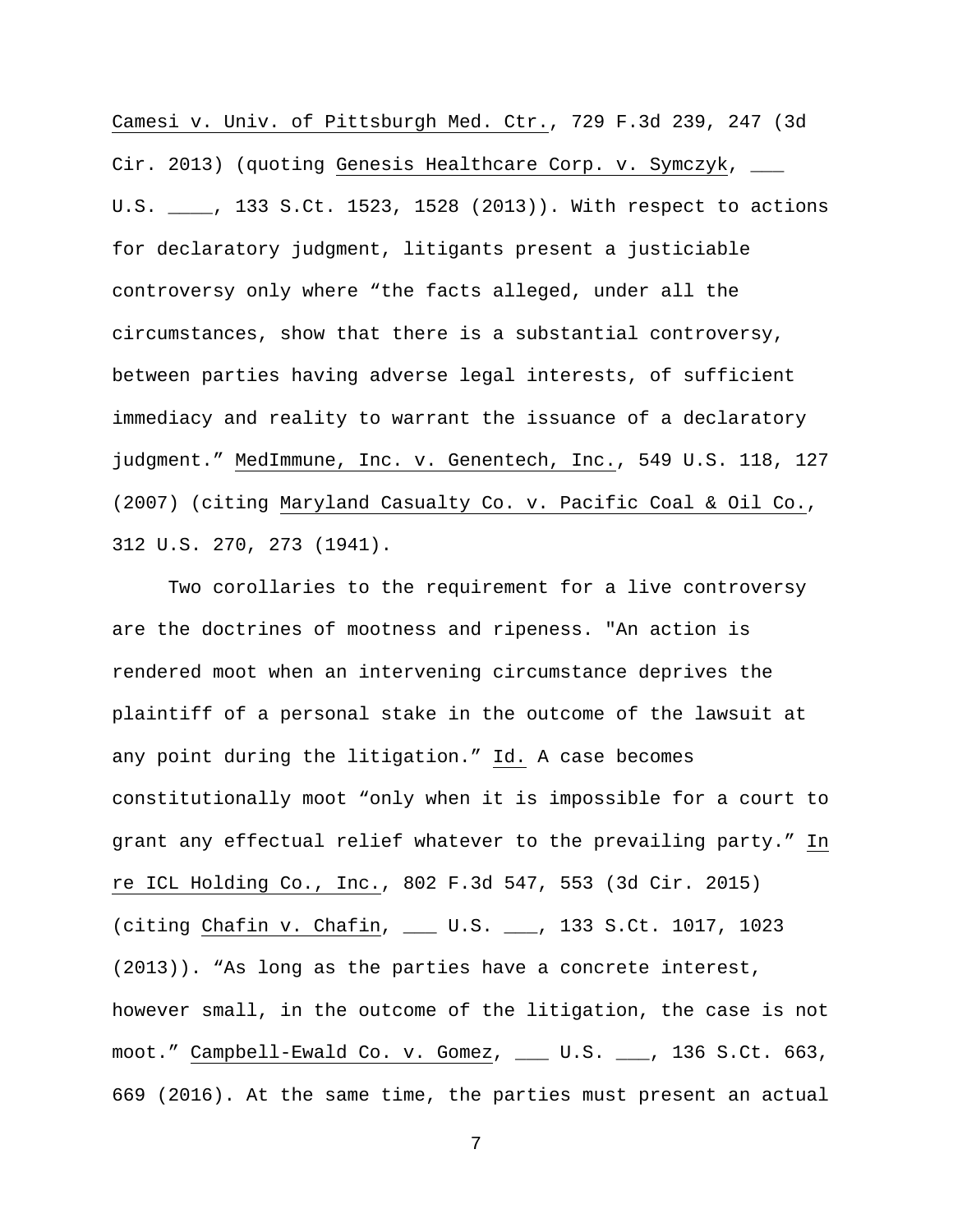controversy that is ripe for review, or an issue that is fit for judicial resolution. Pic-a-State Pa., Inc. v. Reno, 76 F.3d 1294, 1298 (3d Cir. 1996) (discussing Abbott Lab. V. Gardner, 387 U.S. 136, 149 (1967), overruled on other grounds). "The judicial power does not extend to hypothetical disputes, and federal courts may not give opinions advising what the law would be upon a hypothetical state of facts." Williams v. BASF Catalysts LLC, 765 F.3d 306, 327 (3d Cir. 2014) (citing Chafin, 133 S.Ct. at 1023). In other words, a case is moot where there is no conflict between the parties for the court to adjudicate; a case is unripe when that conflict does not yet exist. In either case, "the case or disputed claim presents no article III case or controversy, and a federal court lacks jurisdiction to hear it." Krys v. Aaron, 106 F. Supp. 3d 492, 500 (D.N.J. 2015) (citing Mollett v. Leicth, 511 Fed. Appx. 172, 173 (3d Cir. 203)).

# **2. Rule 12(b)(6)**

 Pursuant to Rule 8(a)(2), Fed. R. Civ. P., a complaint need only contain "a short and plain statement of the claim showing that the pleader is entitled to relief." Specific facts are not required, and "the statement need only 'give the defendant fair notice of what the . . . claim is and the grounds upon which it rests.'" Erickson v. Pardus, 551 U.S. 89, 93 (2007) (citations omitted). While a complaint is not required to contain detailed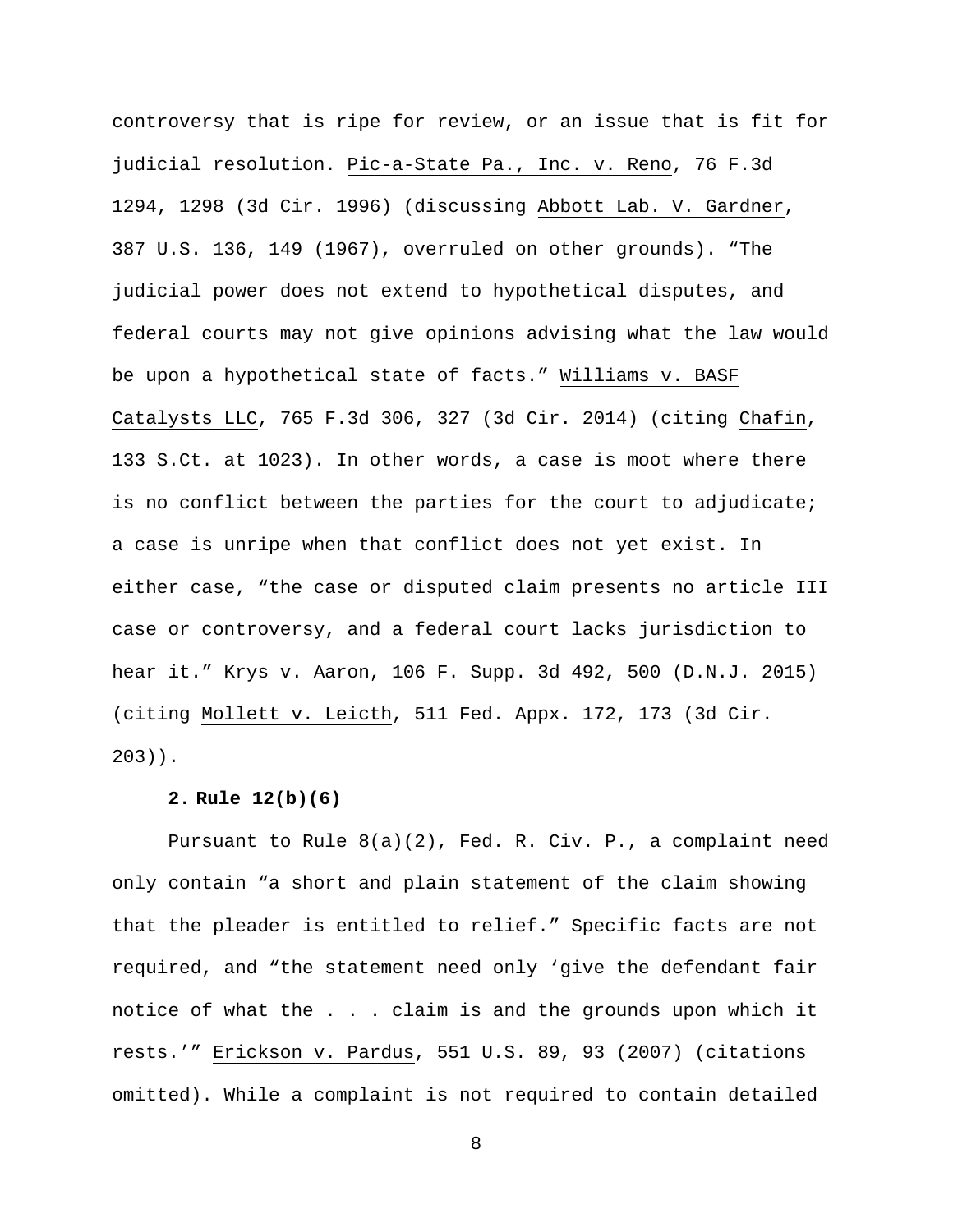factual allegations, the plaintiff must provide the "grounds" of his "entitle[ment] to relief", which requires more than mere labels and conclusions. Bell Atlantic Corp. v. Twombly, 550 U.S. 544, 555 (2007).

 A motion to dismiss under Rule 12(b)(6), Fed. R. Civ. P., may be granted only if, accepting all well-pleaded allegations in the complaint as true and viewing them in the light most favorable to the plaintiff, a court concludes that the plaintiff failed to set forth fair notice of what the claim is and the grounds upon which it rests. Id. A complaint will survive a motion to dismiss if it contains sufficient factual matter to "state a claim to relief that is plausible on its face." Ashcroft v. Iqbal, 556 U.S. 662, 663 (2009). Although a court must accept as true all factual allegations in a complaint, that tenet is "inapplicable to legal conclusions," and "[a] pleading that offers labels and conclusions or a formulaic recitation of the elements of a cause of action will not do." Id. at 678.

### **DISCUSSION**

# **1. Count I**

 First, Defendants seek to dismiss Plaintiff's Count I for a declaratory judgment that the Insurers owe a duty to defend Plaintiff in the Nahshin Action on the grounds that this claim is moot, and thus the Court lacks subject matter jurisdiction over this claim for relief. In Count I, Plaintiff seeks "a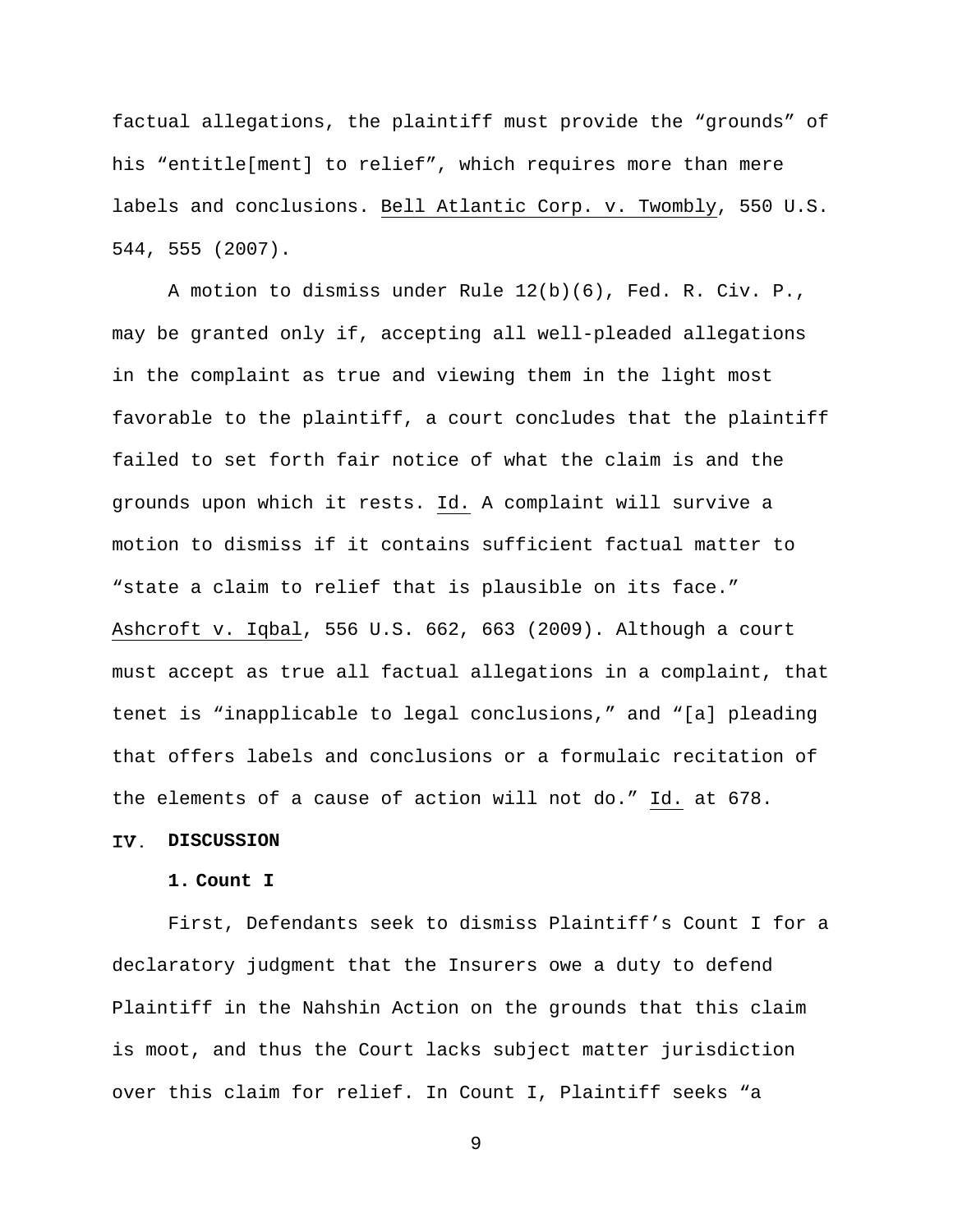judgment from this Court declaring that the Insurers have a duty to defend PSI in the Nahshin Action." (Compl. ¶ 54.)

 The gravamen of Plaintiff's Complaint is that Defendants have made inconsistent representations to Plaintiff about their willingness and obligation to defend Plaintiff in the Nahshin Action; Plaintiff alleges that the Insurers have both acknowledged this duty (id. at ¶¶ 30, 53) and disclaimed it (id. ¶¶ 34-36) and that no payments have been forthcoming since January 15, 2015. (Id. ¶ 30.) Defendants claim that because they agreed in writing to "provide a defense to PSI" in the Nahshin Action, Plaintiff is seeking a declaration on a moot conflict and thus the Court lacks jurisdiction over this request (Def. Br. at 5); Plaintiff argues that it has stated a justiciable claim because its Insurers have effectively denied its claim for lack of coverage. (Pl. Opp. at 10-13.)

 The Court disagrees with Defendants' position that this dispute is moot. Despite an earlier acknowledgement of the Insurers' duty to defend Plaintiff in the Nahshin Action, Defendants' inconsistent conduct leaves Plaintiff with a remaining personal stake in the answer to this question. If the Insurers must defend Plaintiff in the Nahshin Action, money will be forthcoming to defray the costs of litigation; if the Insurers have no such duty, as their conduct suggests they believe, then Plaintiff will have to shoulder that burden alone.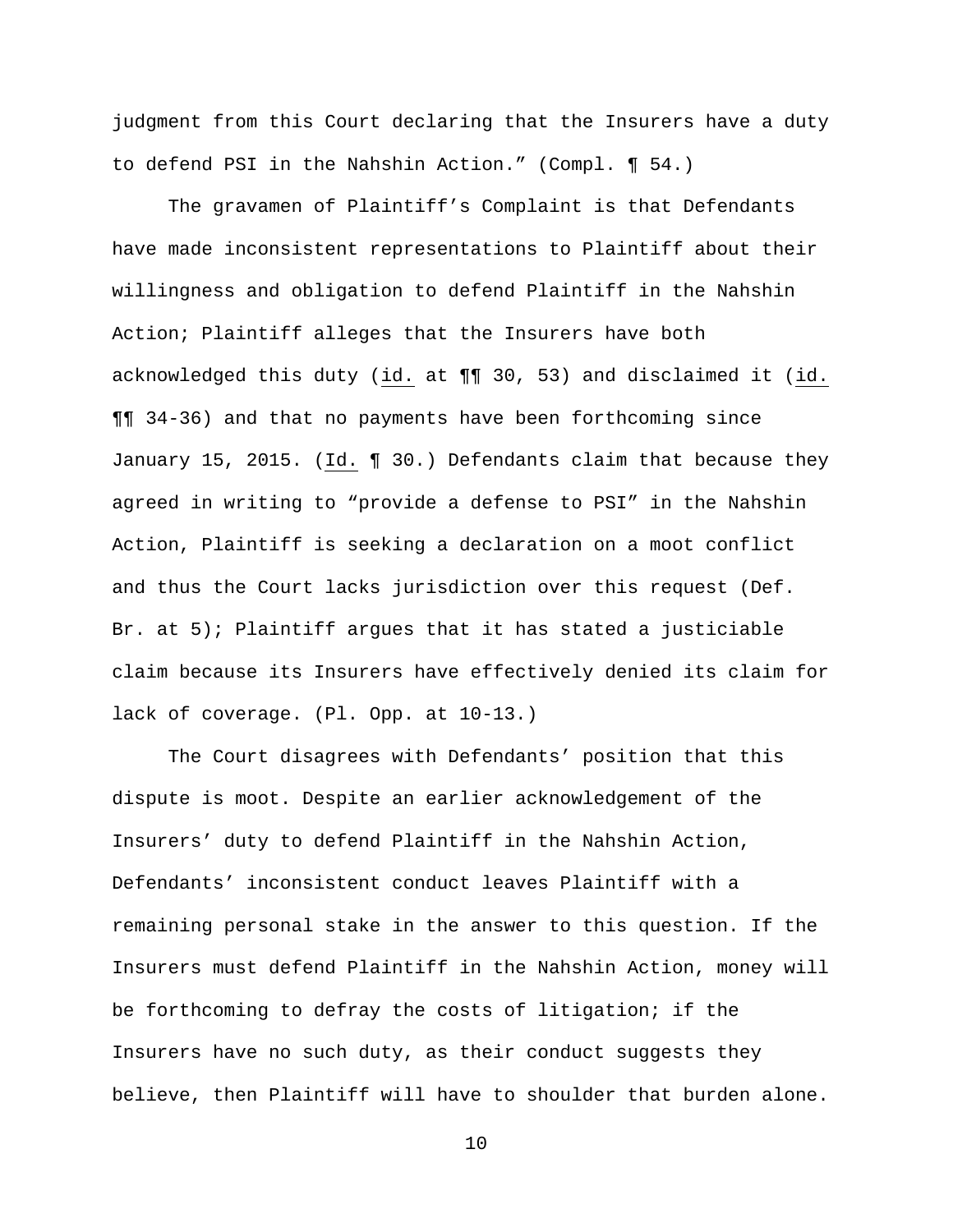As alleged in the Complaint, this dispute meets the Supreme Court's description of a justiciable claim for declaratory judgment: here, "there is a substantial controversy, between parties having adverse legal interests, of sufficient immediacy and reality to warrant the issuance of" a declaration of the parties' relative rights. MedImmune, 549 U.S. at 127. Accordingly, the Court will deny Defendants' motion to dismiss Count I.

### **2. Count II**

 Second, Defendants seek to dismiss Plaintiff's Count II for a declaratory judgment that the Insurers owe a duty to indemnify Plaintiff in the Nahshin Action on the grounds that this claim is both moot and unripe, and thus the Court lacks subject matter jurisdiction over this claim for relief. In Count II, Plaintiff seeks "a judgment from this Court declaring that the Insurers have a duty to defend PSI for any judgment entered or settlement reached in the Nahshin Action." (Compl. ¶ 57.) The crux of Defendant's motion to dismiss as to Count II is whether the Complaint alleges that this duty to indemnify Plaintiff is ongoing –- in other words, whether Plaintiff seeks to enforce a duty that is neither extinguished nor premature.

 Plaintiff alleges that it "has been informed by Nahshin that Nahshin would continue to seek damages compensation from PSI," and that both Plaintiff and Nahshin have already filed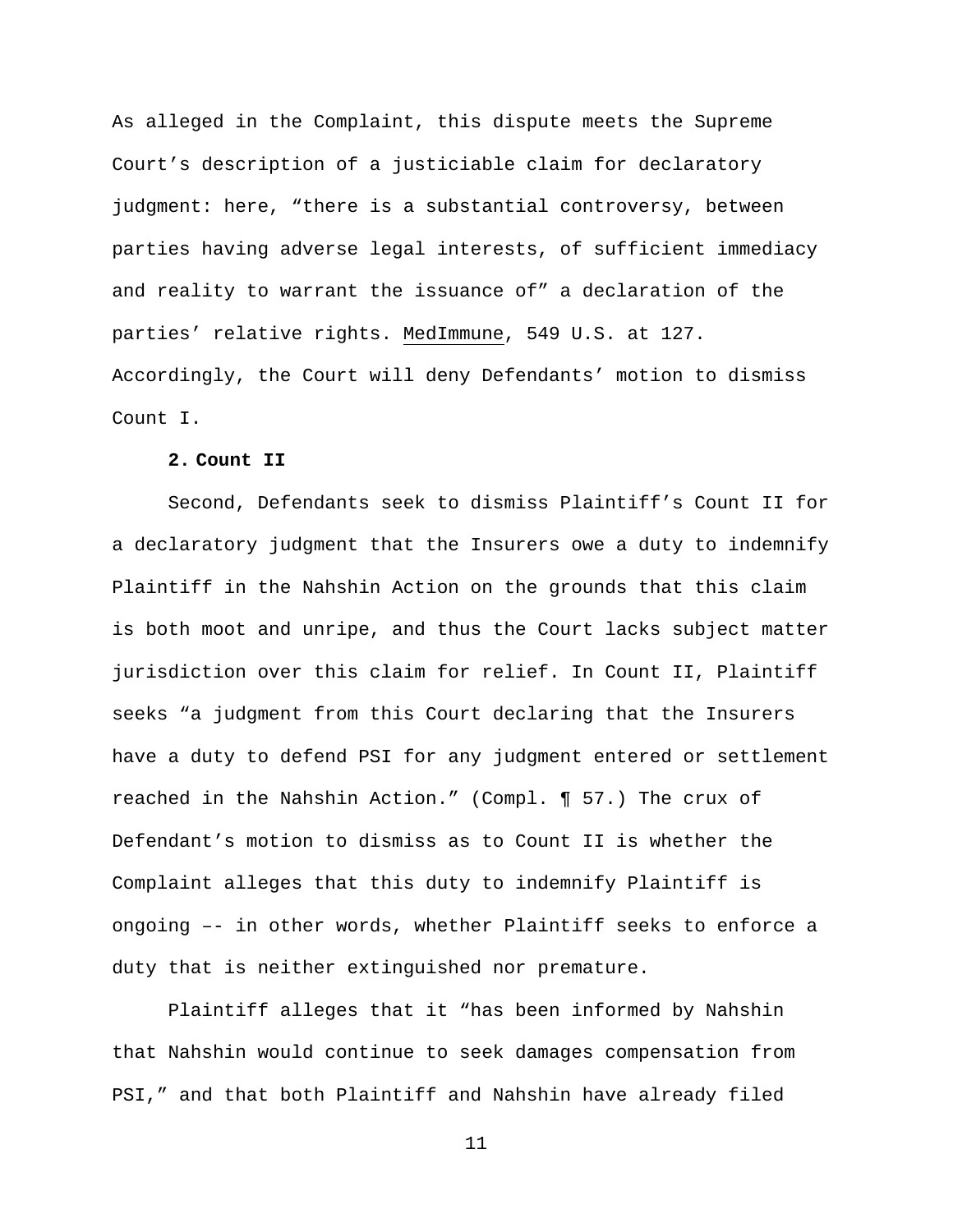cross-appeals of the Eastern District of Virginia's rulings as of the filing of this action on October 27, 2015. (Compl. ¶¶ 37- 39.) Plaintiff alleges that "the policies obligate the Insurers to defend PSI in the ongoing action with Nahshin and pay any judgment or settlement that may result." (Id. ¶ 49 (emphasis added).) Assuming the truth of both of these statements, the Nahshin Action is still ongoing and not "resolved" as Defendants claim. (See Def. Br. at 7.) Nor is an appeal in that case so remote or contingent as to render any continuing duty to indemnify Plaintiff for a judgment or settlement unripe for adjudication. (See id. at  $8.$ )<sup>2</sup> Accordingly, Plaintiff has set forth a justiciable controversy over Defendants' duty to indemnify Plaintiff in the Nahshin action and the Court will deny Defendants' motion to dismiss Count II.

## **3. Count III**

i

 Finally, Defendants argue that Plaintiff's Count III for insurers' bad faith must be dismissed as the Complaint fails to state a claim for relief. Insurance companies owe a duty of good

<sup>2</sup> Defendants' contention that "there are no allegations" in the Complaint that Nahshin has appealed the denial of damages misrepresents Plaintiff's Complaint. The Complaint plainly alleges that both Nahshin and Plaintiff have cross-appealed the District Court's rulings to the United States Court of Appeals for the Fourth Circuit. (Compl. ¶¶ 37, 39). Defendants' entire argument as to Count II is remarkable in its ungrounded assertion that the Nahshin Action, though the subject of a pending appeal, is somehow "resolved." Not surprisingly, Defendants cite no support for this proposition.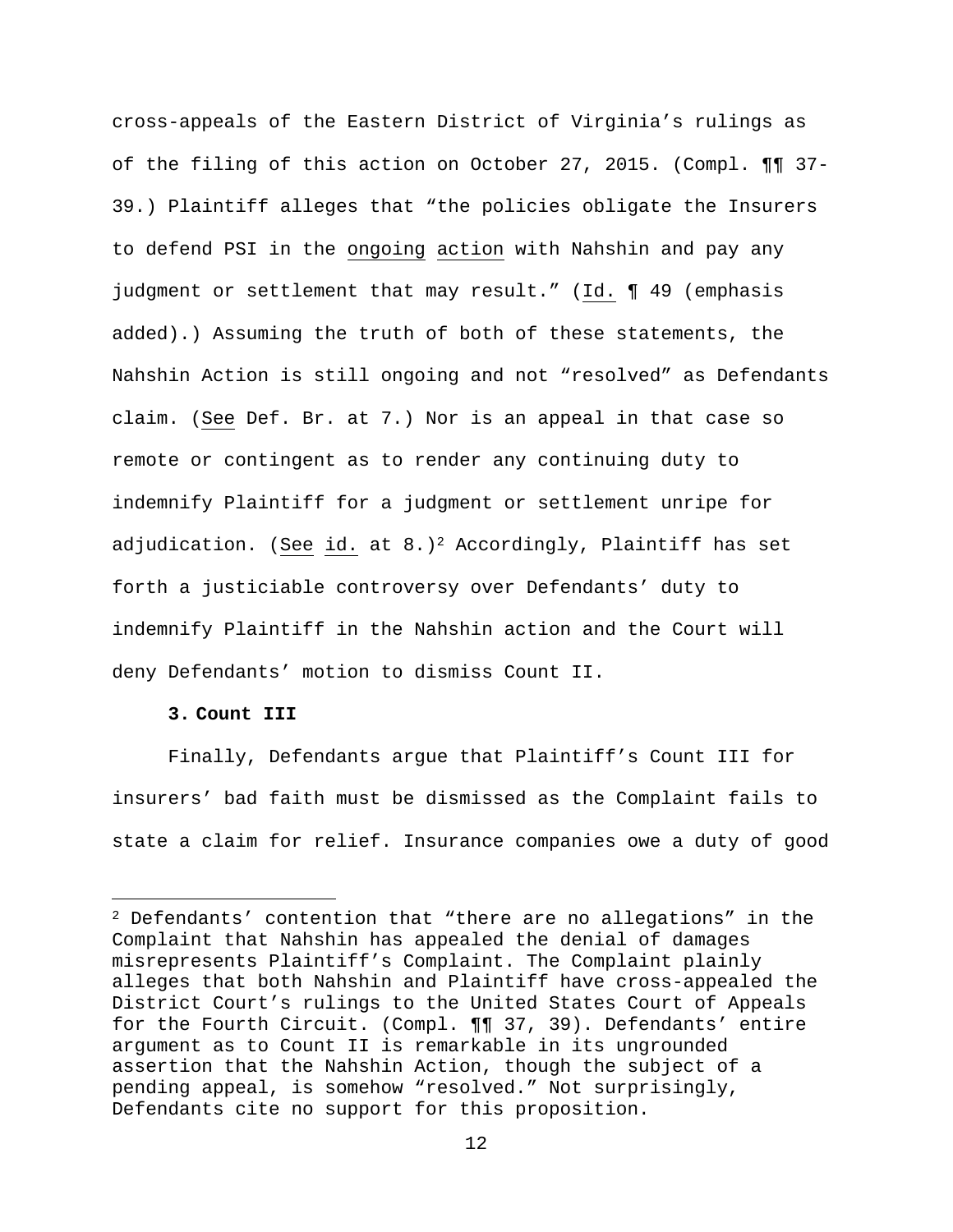faith to their insured in processing first-party claims, or claims brought by the insured against their insurance company to pay claims covered by their policy. Pickett v. Lloyd's, 621 A.2d 445, 450 (N.J. 1993); see also N.J.S.A. 17B:33-8. In Count III, Plaintiff asserts that Defendant breached this duty of good faith by delaying its investigation into and denying insurance coverage for the claims Plaintiff defended against in the Nahshin Action.

 Under New Jersey law, "To show a claim for bad faith, a plaintiff must show the absence of a reasonable basis for denying benefits of the policy and the defendant's knowledge or reckless disregard of the lack of a reasonable basis in denying the claim." Pickett, 621 A.2d at 453 (citing Bibeault v. Hanover Ins. Co., 417 A.2d 313, 319 (R.I. 1980)). In other words, an insurance company cannot be liable for bad faith where there is a "reasonable basis for denying benefits," or where eligibility for coverage under the insurance policy is "fairly debatable." Id. Under this "fairly debatable" standard, a plaintiff can only succeed on a bad faith claim against his insurer if he can establish that he would be entitled to summary judgment on the underlying claim –- that there are no factual issues over whether the plaintiff is entitled to insurance coverage under his policy. Id.; see also Tarsio v. Provident Ins. Co., 108 F. Supp. 2d 397, 401 (D.N.J. 2000) ("If factual issues exist as to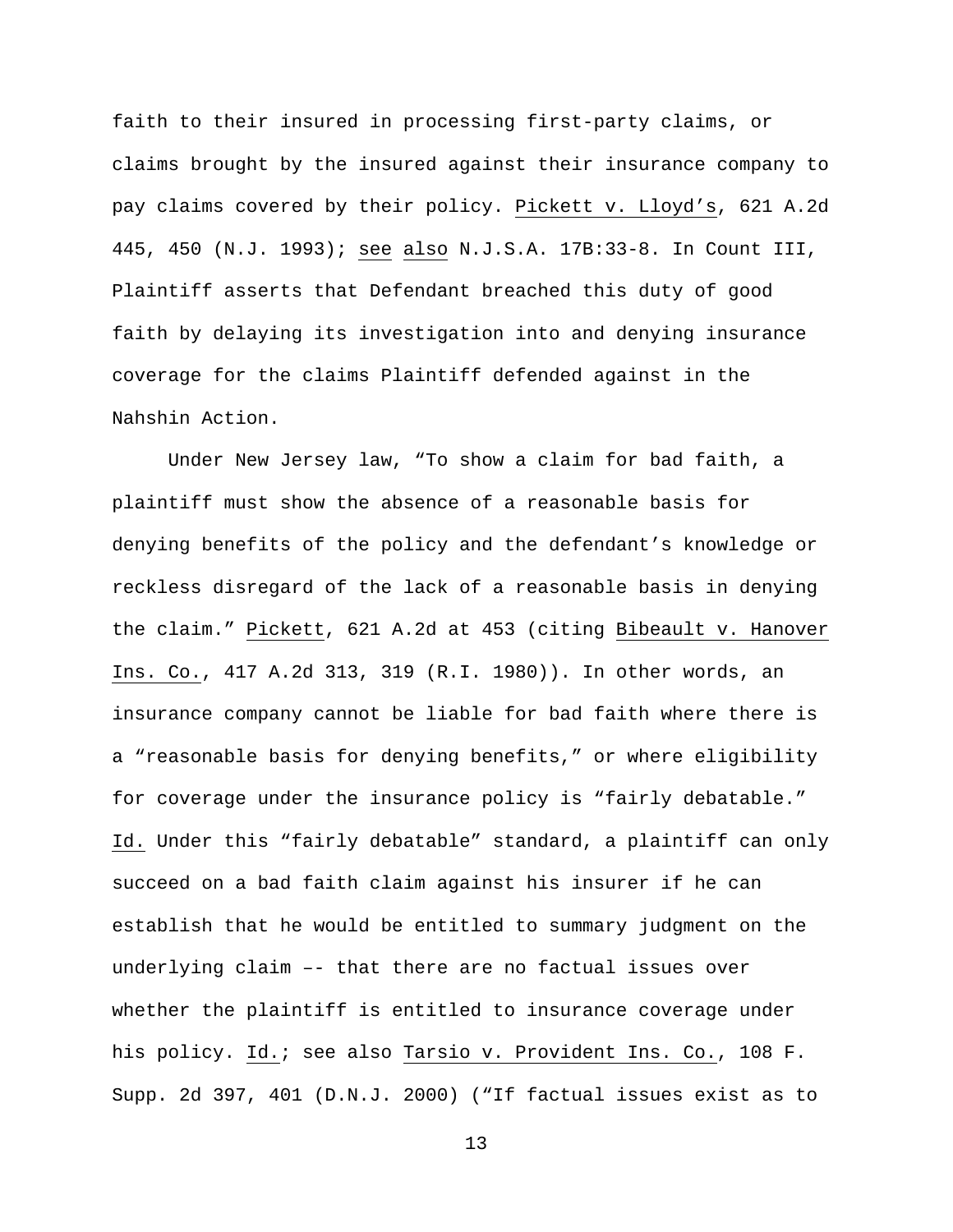the underlying claim (i.e., questions of fact as to whether plaintiff is entitled to insurance benefits – plaintiff's first cause of action), the Court must dismiss plaintiff's second cause of action – the 'bad faith' claim.").

 Plaintiff alleges in the Complaint that its insurance policies "provide commercial general liability . . . subject to certain conditions and exclusions" and that the counter-claims brought by Nahshin against Plaintiff in the Nahshin Action fall within that coverage. (Id. ¶ 24, 40.) Specifically, Plaintiff alleges that "[t]he Nahshin allegations fall within one or more of the offenses under the definition of 'personal and advertising injury' under the policies issued by the Insurers to PSI." (Id. ¶¶ 41, 44.) In particular, Plaintiff points to "Coverage B at paragraph 14" and "Endorsement 9S 2102 Ed. 6-01, entitled Electronic Data Liability Amendment Endorsement" as provisions of their insurance policies which cover the trademark infringement claims in the Nahshin Action. (Id.  $\P\P$  42-43.)<sup>3</sup> Plaintiff further alleges that Defendants, after agreeing in January 2015 to provide a defense in the Nahshin Action, "state

e<br>S

<sup>3</sup> As with Count II, Defendants blatantly mischaracterize Plaintiff's allegations. Defendants take the position that the Complaint "is silent as to whether trademark infringement is eligible for coverage under the policy" (Def. Br. at 11), but Plaintiff has clearly alleged that Nahshin's allegations against Plaintiff fall within the definition of covered legal claims under its policies. (Compl. ¶¶ 41, 44.)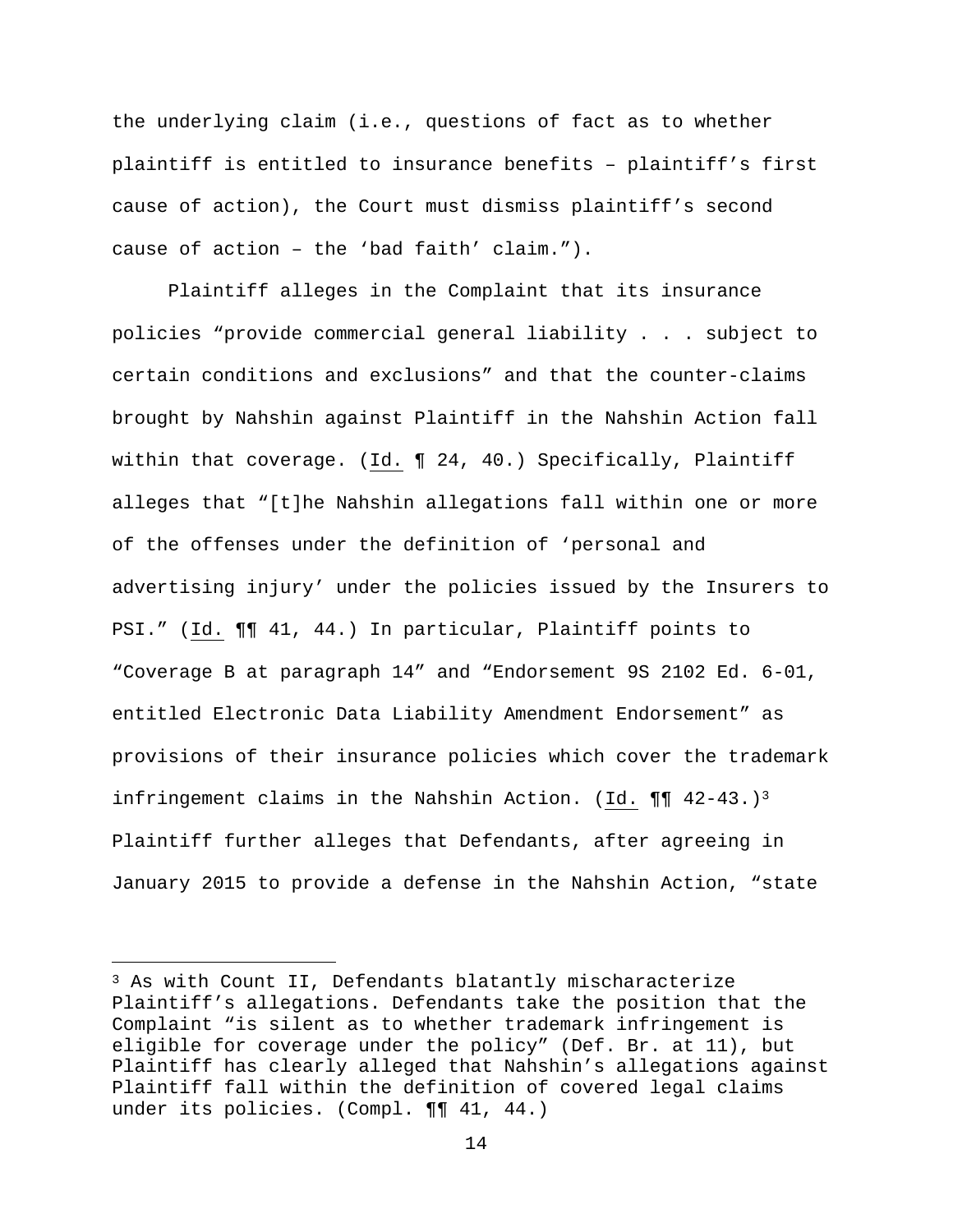that only 'a fraction' of PSI's legal defense costs . . . 'if any at all,' were 'potentially' covered by Insurers" and now assert "that they believe that they have no obligation to defend or indemnify their insured PSI under any policy." (Id. ¶¶ 30, 35, 36.)

 Plaintiff has plainly alleged that Defendants lacked a reasonable basis for denying to defend and indemnify Plaintiff: the Complaint states that the insurance policies in question had specific provisions which covered the trademark infringement claims in the Nahshin Action.4 But Plaintiff has not adequately set forth the second element required under Plunkett, Defendants' knowledge or reckless disregard for the fact that they had no reasonable basis for their denial of insurance benefits. While Plaintiff alleges in the Complaint that Defendants have "delayed the processing of the claim knowingly or in reckless disregard of the fact that they had no valid reason for doing so," (id. ¶¶ 62-63), this amounts to no more than a legal conclusion which this Court need not accept as true. Ashcroft v. Iqbal, 556 U.S. 662, 678 (2009). Accordingly, this Court will grant Defendants' motion to dismiss as to Count

i

<sup>4</sup> In finding that this element has been adequately pleaded in the Complaint, the Court expresses no opinion on the merits of these allegations, or whether Plaintiff could actually establish on summary judgment that no factual issues exist as to its entitlement to insurance benefits under these policies.